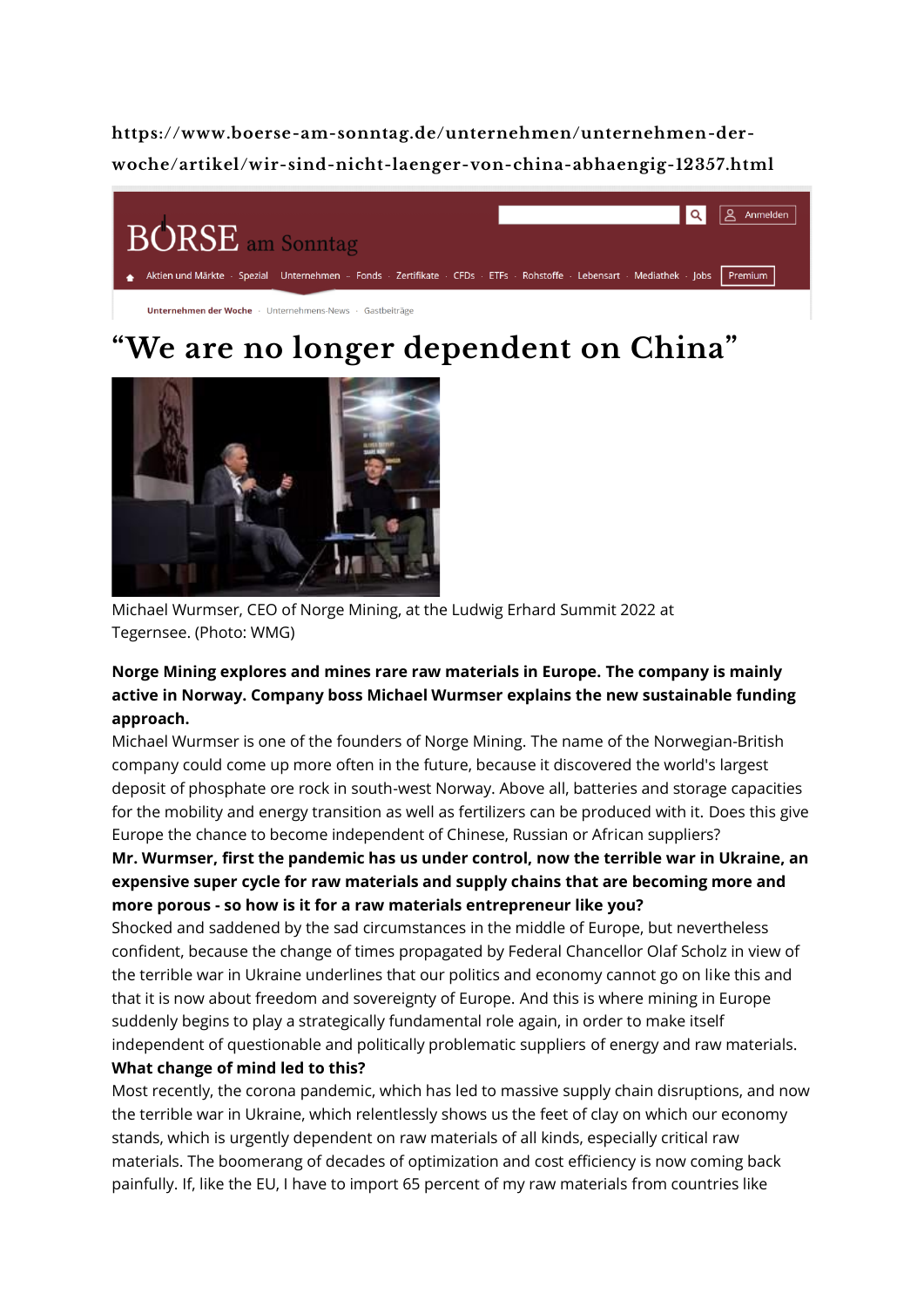China or Russia today, I now have a big problem – economically, strategically and politically. The trade conflict, which has been brewing between the USA and China for a long time, only appears as a sideshow due to the new circumstances of a war in the middle of Europe.

# **Which?**

The sudden disappearance of the world's largest wheat export pair, Ukraine/Russia, will have a massive impact on global nutrition. Both countries account for more than 30 percent of the basic food supply. The failure of these main suppliers of grain, wheat and corn threatens to trigger unrest in some parts of the world. The Arab Spring, and in particular the Egyptian revolution in 2011, was preceded by a major drought in Eurasia and a corresponding rise in bread prices. If you consider that Russia and Ukraine will be removed from the supplier lists for all raw materials and goods in the coming years, all this will have a big impact on the demand for fertilizers and thus also on the demand for phosphate to increase crop yields elsewhere increase.

#### **What does this have to do with Norge Mining?**

We are currently seeing that a whole series of key raw materials such as phosphate, titanium and vanadium, which we urgently need here, are becoming scarce, be it due to the high demand and the current geopolitical general weather situation, for example due to the war due to Russia's failure to supply raw materials or the artificial shortage of raw materials commodity exports by China. And this is where we can step in with our large deposits, known as critical raw materials, be it to supply the steel industry with urgently needed raw materials, to advance the energy and mobility transition or to help secure world food supplies.

#### **What specifically did you discover in Norway during your drilling?**

We have discovered so-called "critical raw materials". This designation is actually a classification of the EU. She means those raw materials that are of great economic and strategic importance for the European economy and its industries, but are associated with a high supply risk. These materials are not only critical for important industrial sectors and future technical applications, but also for the sustainable functioning of the European economy as a whole. We can mine critical raw materials locally in southern Norway for at least the next 75 years without running out. With these resources in Norway, Europe and the West can secure complete independence from at least three raw materials and are no longer dependent on third countries such as Russia, Morocco, Kazakhstan, but especially China. Being independent of raw materials or, as it is called, "onshoring" of raw materials reduces the risk of supply chain disruptions, but also means being independent of political reprisals.

#### **What are these critical raw materials from your deposit used for?**

It's about phosphate, titanium and vanadium. On the one hand, phosphate is a basic component of the fertilizer industry and thus part of the food security and supply of the world population. Phosphate cannot be substituted and global reserves are limited. Man but it also needs to replace nitrogen-based fertilizers, which otherwise emit nitrogen oxides and accelerate climate change. Vanadium is gaining enormous importance as a raw material for electricity storage of renewable forms of energy. It can replace traditional lithium-ion nickel batteries that contain toxic heavy metals and are difficult to recycle. They are part of a chain of irresponsible consumption. Natural phosphate fertilizers and long-life vanadium batteries play a significant part in solving this global problem. Internationally, vanadium redox flow batteries will be the answer to storing vast amounts of renewable energy to leave harmful carbon dependency behind. However, phosphate is also part of the new lithium iron phosphate battery (LFP battery), which is already being installed at Tesla, Volkswagen and other car manufacturers. Titanium is very strong and light. It has become indispensable in the aerospace industry and in the defense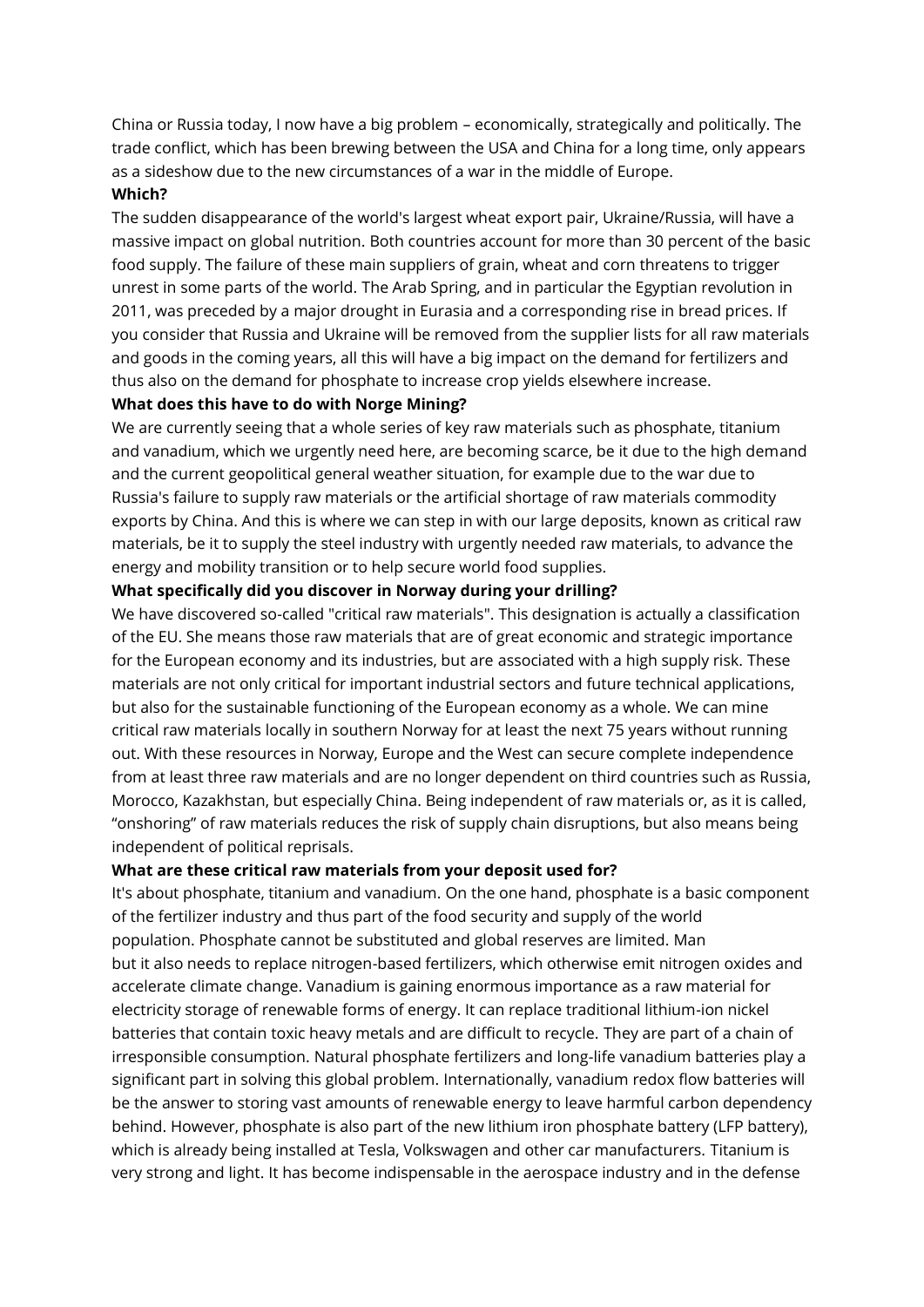industry. So far, most of these raw materials have come from Russia, China or North Africa. We are currently experiencing how shaky the supply is. The largest titanium producer is Russia with 40 percent world market share. The US company Boeing, for example, completely canceled its titanium purchases from the Russian supplier VSMPO-Avisma after Russia invaded Ukraine and is now facing a problem. That is why these are critical raw materials. Incidentally, these are already available to us at a shallow depth. which are already installed at Tesla, Volkswagen and other car manufacturers. Titanium is very strong and light. It has become indispensable in the aerospace industry and in the defense industry. So far, most of these raw materials have come from Russia, China or North Africa. We are currently experiencing how shaky the supply is. The largest titanium producer is Russia with 40 percent world market share. The US company Boeing, for example, completely canceled its titanium purchases from the Russian supplier VSMPO-Avisma after Russia invaded Ukraine and is now facing a problem. That is why these are critical raw materials. Incidentally, these are already available to us at a shallow depth. which are already installed at Tesla, Volkswagen and other car manufacturers. Titanium is very strong and light. It has become indispensable in the aerospace industry and in the defense industry. So far, most of these raw materials have come from Russia, China or North Africa. We are currently experiencing how shaky the supply is. The largest titanium producer is Russia with 40 percent world market share. The US company Boeing, for example, completely canceled its titanium purchases from the Russian supplier VSMPO-Avisma after Russia invaded Ukraine and is now facing a problem. That is why these are critical raw materials. Incidentally, these are already available to us at a shallow depth. It has become indispensable in the aerospace industry and in the defense industry. So far, most of these raw materials have come from Russia, China or North Africa. We are currently experiencing how shaky the supply is. The largest titanium producer is Russia with 40 percent world market share. The US company Boeing, for example, completely canceled its titanium purchases from the Russian supplier VSMPO-Avisma after Russia invaded Ukraine and is now facing a problem. That is why these are critical raw materials. Incidentally, these are already available to us at a shallow depth. It has become indispensable in the aerospace industry and in the defense industry. So far, most of these raw materials have come from Russia, China or North Africa. We are currently experiencing how shaky the supply is. The largest titanium producer is Russia with 40 percent world market share. The US company Boeing, for example, completely canceled its titanium purchases from the Russian supplier VSMPO-Avisma after Russia invaded Ukraine and is now facing a problem. That is why these are critical raw materials. Incidentally, these are already available to us at a shallow depth. The largest titanium producer is Russia with 40 percent world market share. The US company Boeing, for example, completely canceled its titanium purchases from the Russian supplier VSMPO-Avisma after Russia invaded Ukraine and is now facing a problem. That is why these are critical raw materials. Incidentally, these are already available to us at a shallow depth. The largest titanium producer is Russia with 40 percent world market share. The US company Boeing, for example, completely canceled its titanium purchases from the Russian supplier VSMPO-Avisma after Russia invaded Ukraine and is now facing a problem. That is why these are critical raw materials. Incidentally, these are already available to us at a shallow depth.

# **... and leave behind a crater landscape contaminated with chemicals, which is uninhabitable, in the middle of the nature reserves of Norway.**

Absolutely no way. We only use renewable energies from water and wind power to power our company. In addition, these minerals can be extracted completely from the ore rock and separated from one another without chemical additives. After the extraction of the raw material,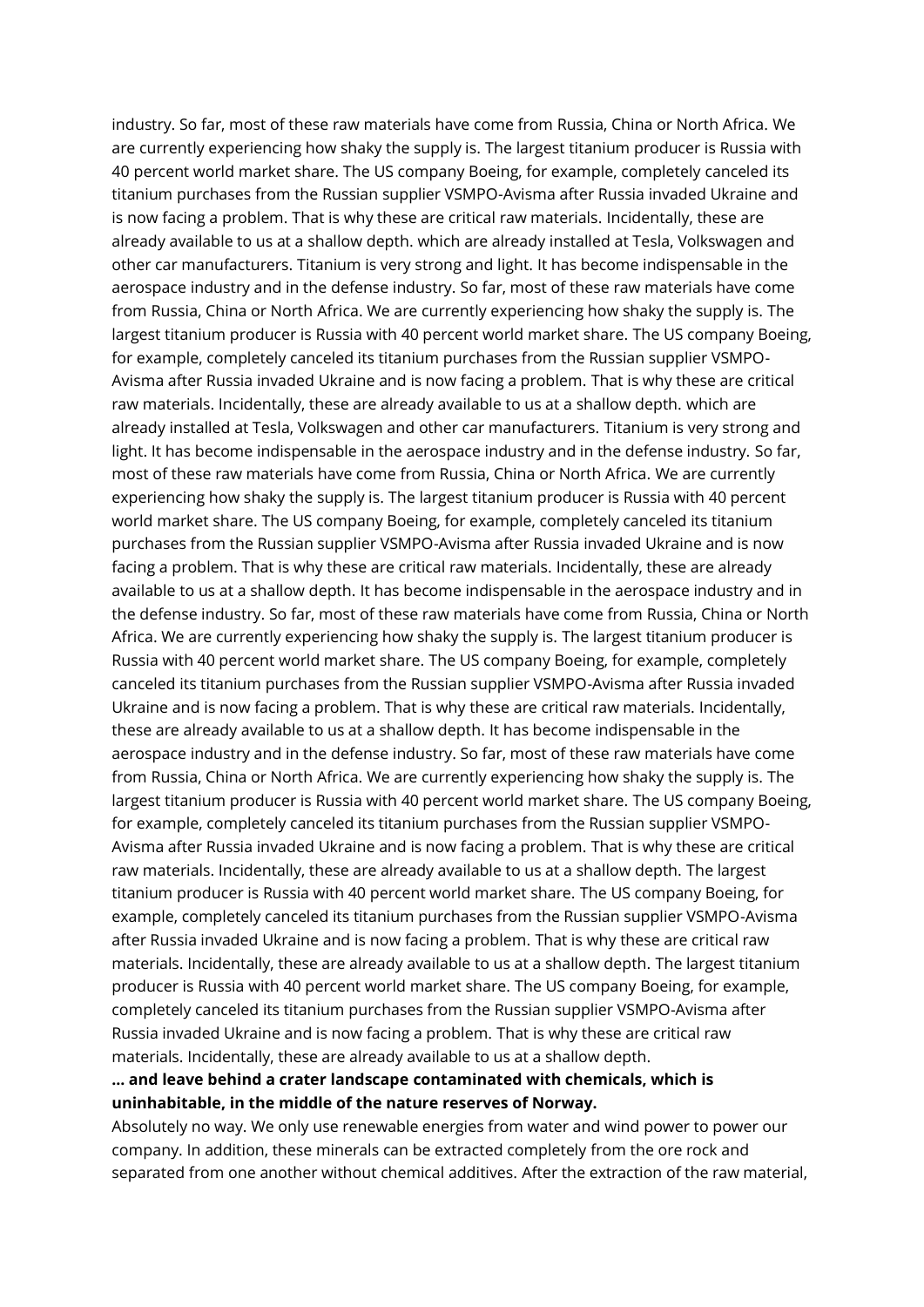we plan to renaturate the respective mining area. Excess overburden will be sold to the Netherlands, Denmark or Scotland, among others, to be used to fill up their coasts, which are threatened by rising sea levels. Sustainability is at the heart of everything we do. After all, it would be completely insane to extract raw materials that are supposed to help us combat climate change and then do the opposite when extracting them. Mining that is gentle and environmentally friendly from all points of view is an absolute requirement for us. We respect and spare all protected areas and are in close contact with local environmental protection groups. There is enough space and there is absolutely no reason to even think about getting close to these protected areas or destroying them unnecessarily.

# **Usually not everyone sees it that way. What happens to the people who live there?**

We meet regularly with the residents in the communities within our already sparsely populated license area. We are in close contact with local councils, and with local suppliers, landowners and local farmers. We will maintain this open-door policy for all stakeholder groups in the future, both in the case of new developments and in the further objectives of our projects. For landowners on whose territory we mine, we have to set aside 2.5 percent of our turnover as compensation, which is also regulated and stipulated in Norway's Minerals Act. That should be good business for everyone.

### **Speaking of which, who are your investors?**

We are fully privately funded, debt free and therefore fully independent. As a Norwegian-British company with a majority of Swiss shareholders, our company's shareholder base currently consists exclusively of European investors from Germany, Austria, Norway and Great Britain.

#### **Also in China?**

We are clearly oriented towards Europe and the West. Local and national authorities in Norway, as well as the EU Commission, have our backs, stand behind us and assure us of full support at all levels. Communication with the EU Commission has intensified and accelerated since the Russian attack on Ukraine. Europe now wants independence from these raw materials, sooner rather than later. Norway has already made advance payments in this regard and has geographically postponed the planned construction of a motorway from Denmark to Norway an infrastructure project and a cooperation between Norway and the EU - in the section that runs through our zone so far that the route no longer crosses ours area is running. But of course,

#### **Your vision – when will the funding really start?**

The Ukraine war changed everything. Before the war, we assumed that it could take another four or five years before funding was available. However, the EU is suddenly no longer going fast enough under the burden of the industries and economy, which are now building up powerful pressure. Therefore, I think that this period will be reduced. In the past three weeks, Ukraine and Russia, as the main suppliers of grain, phosphate (Phosagro), titanium, vanadium and other raw materials, have disappeared practically overnight. And unfortunately this is not a temporary situation either. This is a turning point of a long-term nature. The loss of main suppliers of important, critical raw materials will shape the industries for the next five to ten years and force them to look elsewhere. Many cards are reshuffled. The green transition will now accelerate even more. People want to get away from being dependent on fossil fuels, away from being dependent on gas. In any case, we will be on the market in time for the big battery boom and will